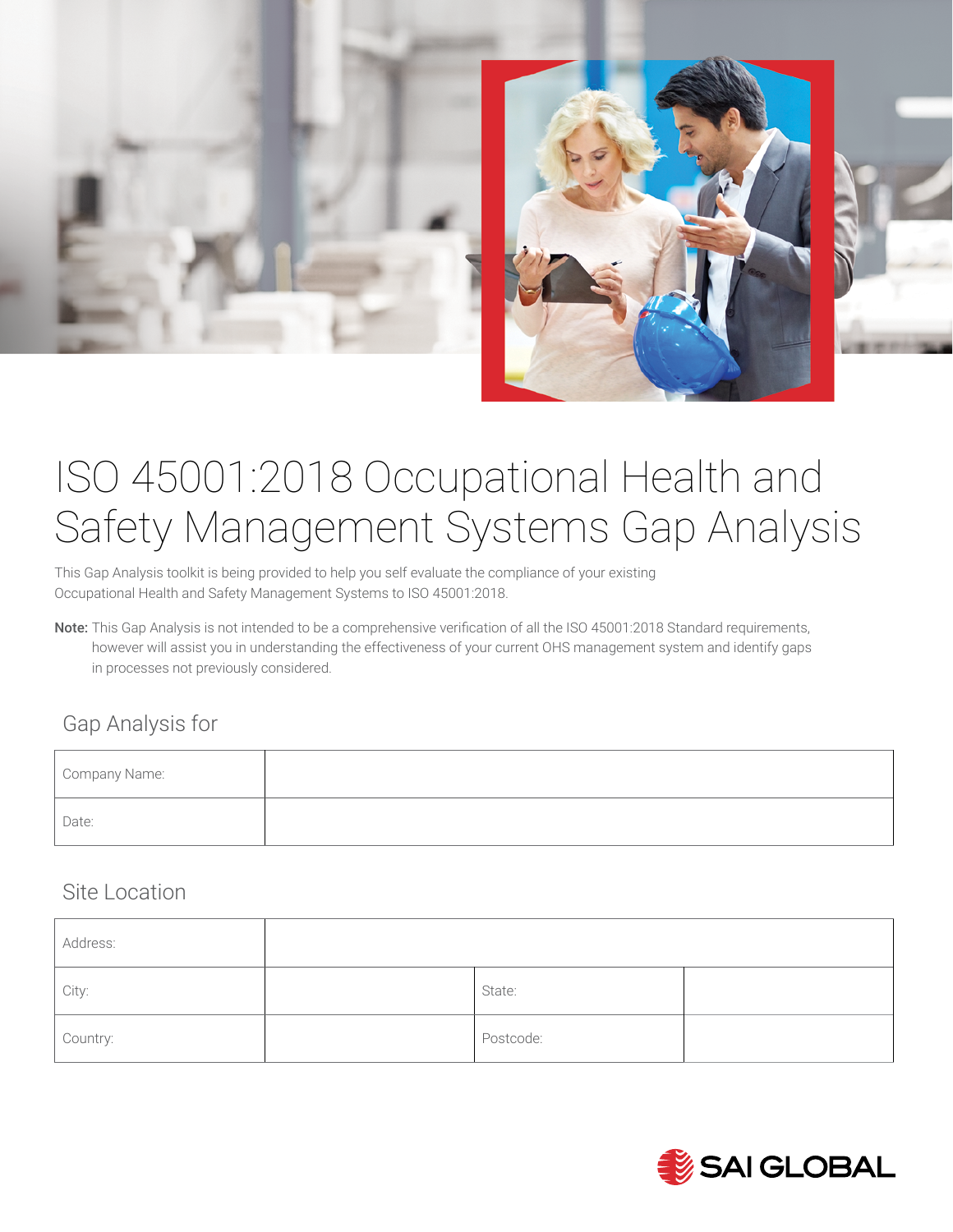# Context of the Orgnization

| 4.1 Understanding the organization and its context                                                                                                                                                                                         |                                       |  |
|--------------------------------------------------------------------------------------------------------------------------------------------------------------------------------------------------------------------------------------------|---------------------------------------|--|
| Has your organization identified:                                                                                                                                                                                                          | Select the closest indicative state   |  |
| a) Internal issues; and<br>b) External issues<br>That can have an impact on OHS performance                                                                                                                                                | (2)<br>(3)<br>(4)<br>(1)              |  |
| 4.2 Understanding the needs and expectations of interested parties                                                                                                                                                                         |                                       |  |
| Has your organization identified the relevant needs and expectations of:                                                                                                                                                                   | Select the closest indicative state   |  |
| a) Interested parties<br>b) Workers<br>c) Potential compliance obligations                                                                                                                                                                 | (2)<br>(3)<br>$\left(1\right)$<br>(4) |  |
| 4.3 Determining the scope of the OHS management system                                                                                                                                                                                     |                                       |  |
| Has your organization determined the scope of the OHS Management system (i.e. what it covers)?<br>Consider the following:                                                                                                                  | Select the closest indicative state   |  |
| a) Workers<br>b) Interested parties<br>c) Compliance matters<br>d) Type of work<br>e) Internal and external issues<br>f) Services and products provided                                                                                    | $\left( 2\right)$<br>(3)              |  |
| 4.4 OHS management system                                                                                                                                                                                                                  |                                       |  |
| Does top management demonstrate leadership and commitment?<br>Consider the following:                                                                                                                                                      | Select the closest indicative state   |  |
| a) The provision of safe and healthy workplaces<br>b) OHS policies and objectives<br>c) Integrating your OHS requirements with your business processes<br>d) Resourcing<br>e) Employee communication<br>f) Promoting continual improvement | $\left(2\right)$<br>(1)               |  |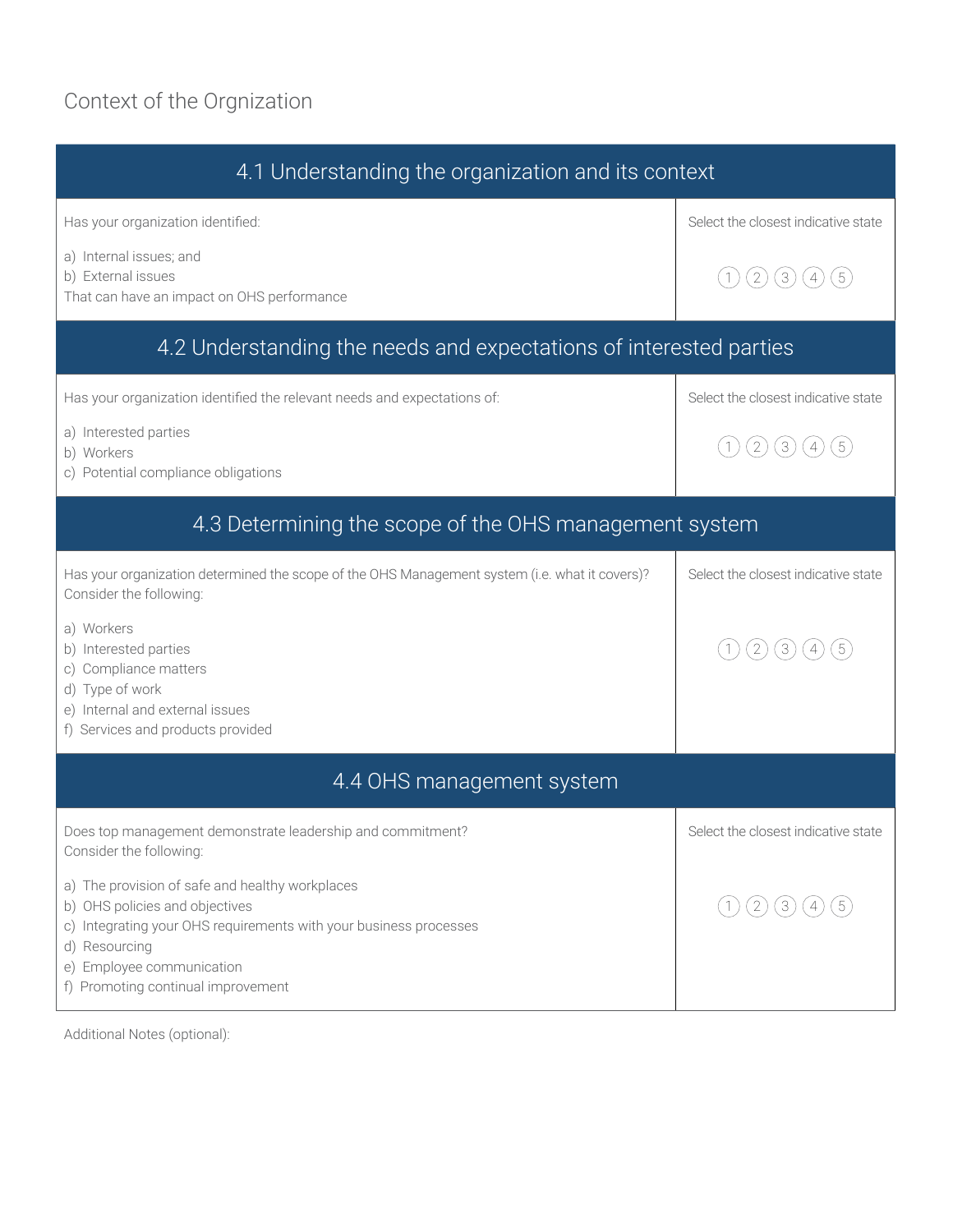## Leadership

| 5.1 Leadership and commitment                                                                                                                                                                                                                    |                                       |  |  |
|--------------------------------------------------------------------------------------------------------------------------------------------------------------------------------------------------------------------------------------------------|---------------------------------------|--|--|
| Does top management demonstrate leadership and commitment?<br>Consider the following:                                                                                                                                                            | Select the closest indicative state   |  |  |
| a) The provision of safe and healthy workplaces<br>b) OHS policies and objectives<br>c) Integrating your OHS requirements with your business processes<br>d) Resourcing<br>e) Employee communication<br>f) Promoting continual improvement       | $\overline{2}$<br>$\lfloor 3 \rfloor$ |  |  |
| 5.2 OHS policy                                                                                                                                                                                                                                   |                                       |  |  |
| Has top management established, implemented and maintained an OHS policy?<br>Consider the following:                                                                                                                                             | Select the closest indicative state   |  |  |
| a) Relevant and appropriate policy to the specific nature of your organization<br>b) Communicated within your organization<br>c) Meets legal and other requirements<br>d) Eliminate and reduce OHS hazards and risks<br>e) Continual improvement | $2^{1}$<br>3                          |  |  |
| 5.3 Organizational roles, responsibilities and authorities                                                                                                                                                                                       |                                       |  |  |
| Can your top management ensure responsibilities are assigned and communicated?                                                                                                                                                                   | Select the closest indicative state   |  |  |
| Consider the following:<br>a) Continuous conformance to ISO 45001:2018<br>b) Performance of the OHSMS is reported to top management                                                                                                              | 2<br>3                                |  |  |
| 5.4 Consultation and participation of workers                                                                                                                                                                                                    |                                       |  |  |
| Your organization has established, implemented and maintains processes for consultation and<br>participation of workers.                                                                                                                         | Select the closest indicative state   |  |  |
| Consider the following:<br>a) Mechanisms, time, training and resources necessary<br>b) Access to information about the OHS management system<br>c) Reduced and/or removed barriers to participate                                                | 3                                     |  |  |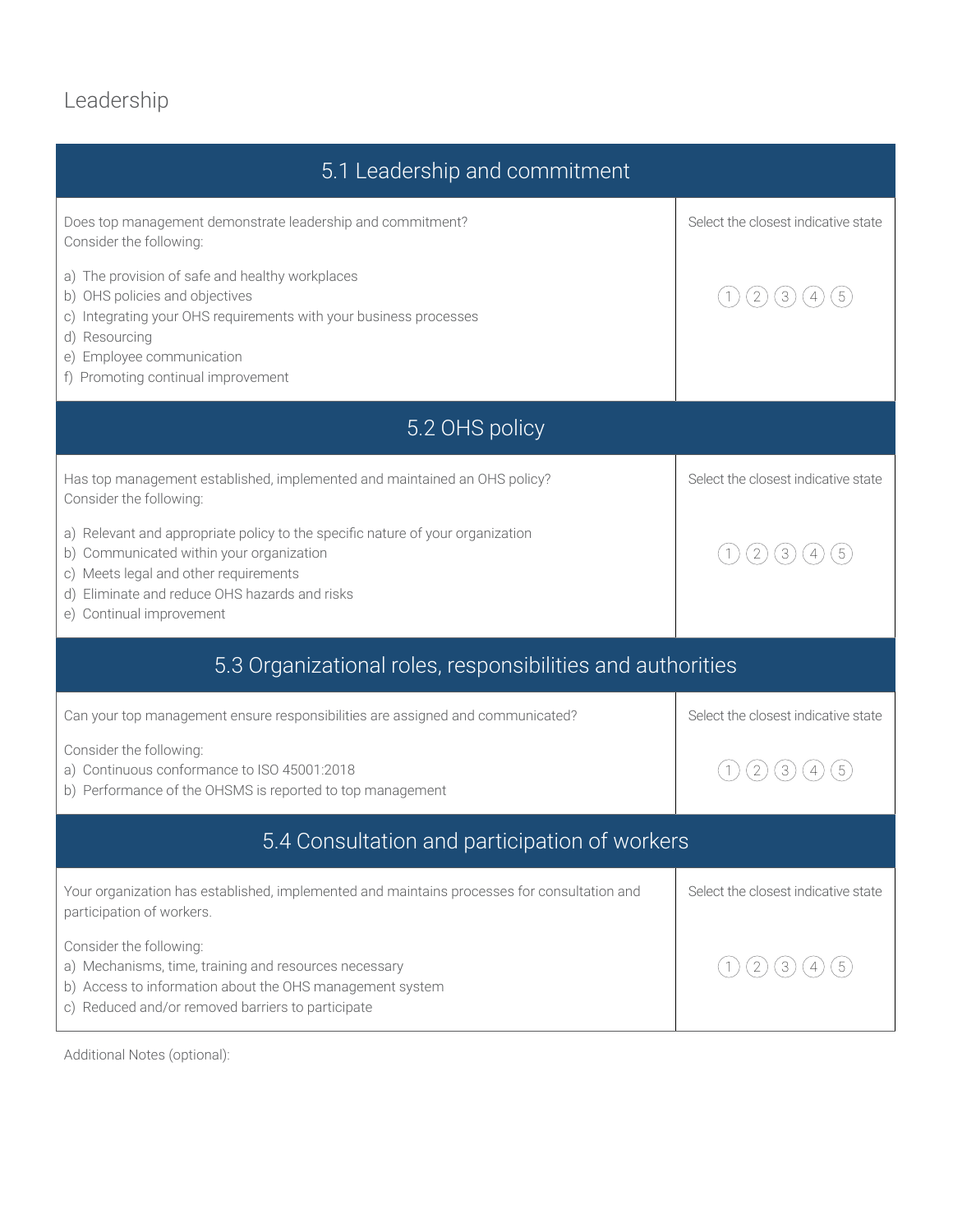# Planning

| 6.1 Actions to address risks and opportunities                                                                                                                                  |                                     |  |
|---------------------------------------------------------------------------------------------------------------------------------------------------------------------------------|-------------------------------------|--|
| Your organization has considered the context you operate under, the requirements of your<br>interested parties and the scope of your organization?                              | Select the closest indicative state |  |
| Consider the following:<br>a) Risks and opportunities                                                                                                                           | $\overline{2}$<br>$\left[3\right]$  |  |
| b) Documentation to address risks and realise opportunities                                                                                                                     |                                     |  |
| Your organization has established, implemented and can maintain processes to identify hazards?<br>Consider the following:                                                       | Select the closest indicative state |  |
| a) Routine and non-routine activities<br>b) Past incidents and potential emergency situations<br>c) Workers<br>d) Changes in knowledge of hazards<br>e) Risks and opportunities | $\mathbf{2}$<br>3                   |  |
| Has your organization established, implemented and can maintain processes to determine all legal<br>and other requirements?                                                     | Select the closest indicative state |  |
| Consider the following:<br>a) Access to latest legal and other requirements<br>b) Application to your organizational context                                                    | (3)<br>$\overline{2}$               |  |
| Has your organization planned to:                                                                                                                                               | Select the closest indicative state |  |
| a) Address risk and opportunities<br>b) Address legal and other requirements<br>c) Prepare for emergency situations                                                             |                                     |  |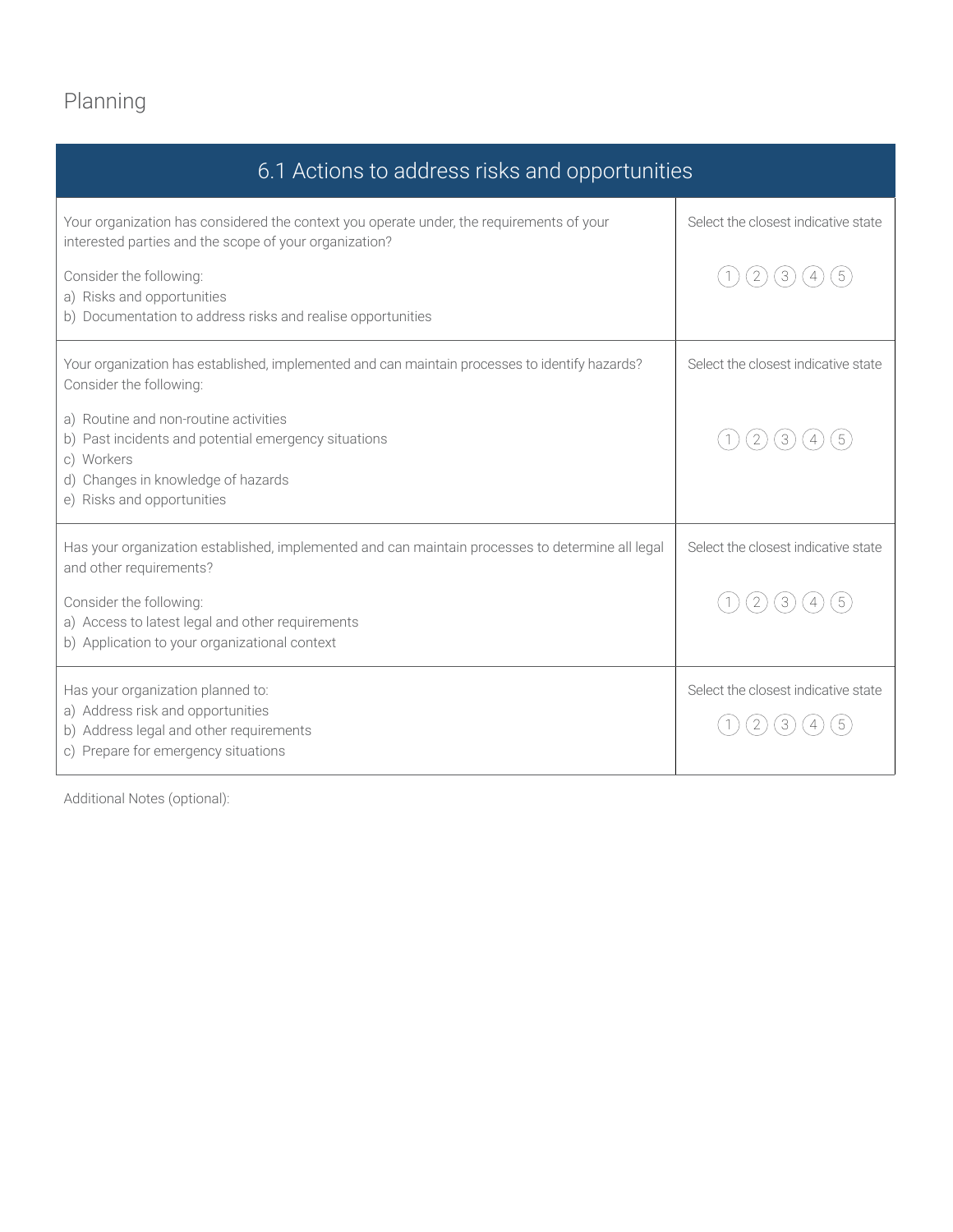### Support

| 7.1 Resources                                                                                                                                                                                                                                                              |                                                                                                                                                                                                                         |  |  |
|----------------------------------------------------------------------------------------------------------------------------------------------------------------------------------------------------------------------------------------------------------------------------|-------------------------------------------------------------------------------------------------------------------------------------------------------------------------------------------------------------------------|--|--|
| Your organization has determined and provided the appropriate resources necessary to establish,<br>implement, maintain and improve your OHS management system.                                                                                                             | Select the closest indicative state<br>$\left( 2\right)$<br>(3)<br>$\left[ 5 \right]$<br>$\overline{\mathcal{A}}% \left( \mathcal{A},\mathcal{A}\right) =\overline{\mathcal{A}}% \left( \mathcal{A},\mathcal{A}\right)$ |  |  |
| 7.2 Competence                                                                                                                                                                                                                                                             |                                                                                                                                                                                                                         |  |  |
| Has your organization identified and ensured the competence necessary for workers to perform<br>effectively. Consider the following:<br>a) Education, training and experience<br>b) Maintaining competence<br>c) Documentation                                             | Select the closest indicative state<br>$\sqrt{2}$<br>3                                                                                                                                                                  |  |  |
| 7.3 Awareness                                                                                                                                                                                                                                                              |                                                                                                                                                                                                                         |  |  |
| Your organization has made it clear at every level of the organization of:                                                                                                                                                                                                 | Select the closest indicative state                                                                                                                                                                                     |  |  |
| a) The OHS policies and objectives<br>b) Risks of not conforming to the OHS management system requirements<br>c) Hazards, incidents and risks relevant to them and how to remove themselves from risk                                                                      | $\overline{2}$<br>3                                                                                                                                                                                                     |  |  |
| 7.4 Communications                                                                                                                                                                                                                                                         |                                                                                                                                                                                                                         |  |  |
| Your organization communicates internally and externally relevant and consistent information.<br>Consider the following:                                                                                                                                                   | Select the closest indicative state                                                                                                                                                                                     |  |  |
| a) Legal and other requirements<br>b) Various levels and functions within the organization<br>c) Continual improvement opportunities                                                                                                                                       | 2<br>3                                                                                                                                                                                                                  |  |  |
| 7.5 Documented Information                                                                                                                                                                                                                                                 |                                                                                                                                                                                                                         |  |  |
| Does your organization's OHS management system include:                                                                                                                                                                                                                    | Select the closest indicative state                                                                                                                                                                                     |  |  |
| a) Required documentation to meet compliance requirements<br>b) Documentation necessary to maintain effectiveness<br>c) Processes to create and update documented information<br>d) Adequate control and protection of information to ensure confidentiality and integrity |                                                                                                                                                                                                                         |  |  |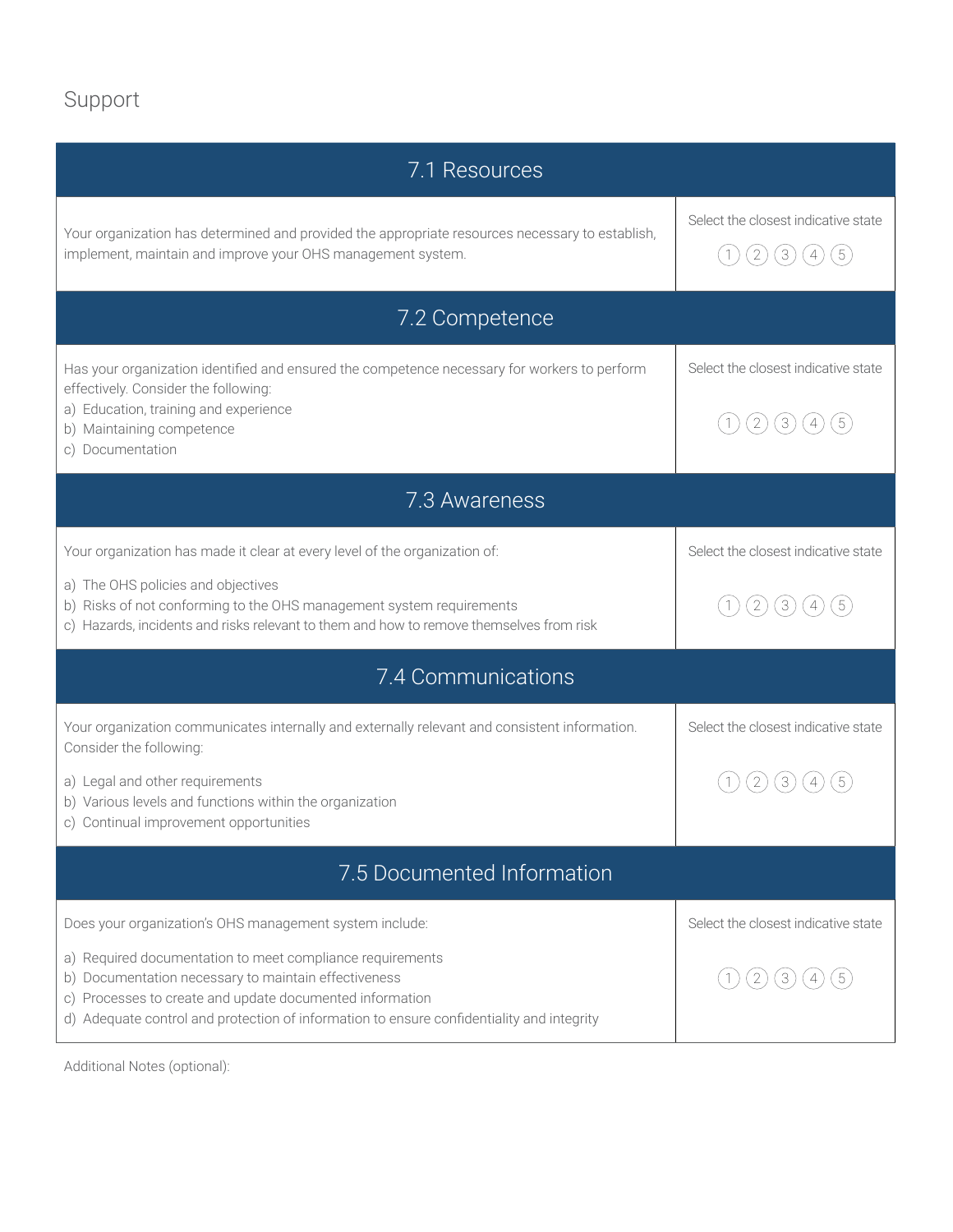## Operation

| 8.1 Operational planning and control                                                                                                                                                                                                                                                       |                                     |  |
|--------------------------------------------------------------------------------------------------------------------------------------------------------------------------------------------------------------------------------------------------------------------------------------------|-------------------------------------|--|
| Does your organization's OHS management system include:                                                                                                                                                                                                                                    | Select the closest indicative state |  |
| Required documentation to meet compliance requirements<br>a)<br>Documentation necessary to maintain effectiveness<br>b)<br>Processes to create and update documented information<br>$\circ$ )<br>d) Adequate control and protection of information to ensure confidentiality and integrity | 3                                   |  |
| 8.2 Emergency preparedness and response                                                                                                                                                                                                                                                    |                                     |  |
| Has your organization established, implemented and can maintain processes necessary to<br>respond to potential emergency situations?                                                                                                                                                       | Select the closest indicative state |  |
| Consider the following:<br>a) Establish an incident plan<br>Test planned response<br>b)<br>c) Adapt the plan<br>d) Communicate to the relevant interested parties                                                                                                                          |                                     |  |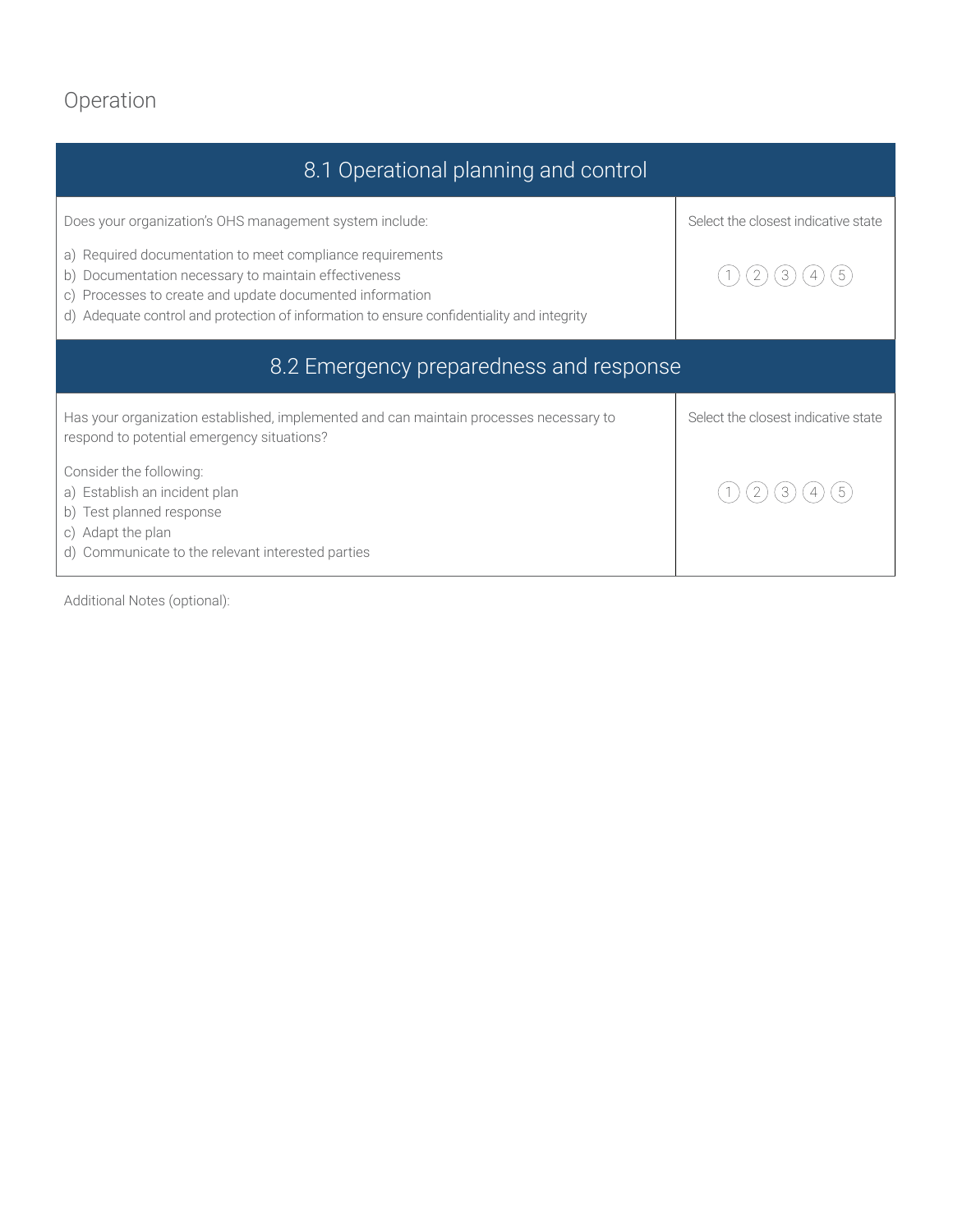### Performance Evaluation

| 9.1 Monitoring, measurement, analysis and performance evaluation                                                                                                                                                                        |                                      |  |  |
|-----------------------------------------------------------------------------------------------------------------------------------------------------------------------------------------------------------------------------------------|--------------------------------------|--|--|
| Does your organization effectively monitor, measure, analyse and evaluate performance?                                                                                                                                                  | Select the closest indicative state  |  |  |
| Consider the following:<br>a) Applicable methods that ensure valid responses<br>b) Relevant criteria to evaluate OHS performance<br>c) Timeframe to analyse and evaluate results<br>Communicating results<br>e) Compliance requirements | $\overline{2}$<br>3                  |  |  |
| 9.2 Internal Audit                                                                                                                                                                                                                      |                                      |  |  |
| Has your organization established an internal audit programme that measures:                                                                                                                                                            | Select the closest indicative state  |  |  |
| a) Conformance to your OHS management system requirements<br>b) Requirements of the ISO 45001 Standard                                                                                                                                  | $\boxed{2}$<br>(3)<br>$\overline{4}$ |  |  |
| 9.3 Management Review                                                                                                                                                                                                                   |                                      |  |  |
| Part of your organization's performance evaluation includes your top management review of:                                                                                                                                              | Select the closest indicative state  |  |  |
| a) OHS policy and objectives<br>b) OHS performance<br>c) Resources<br>Communication<br>e) Risks and opportunities                                                                                                                       | 2<br>3                               |  |  |